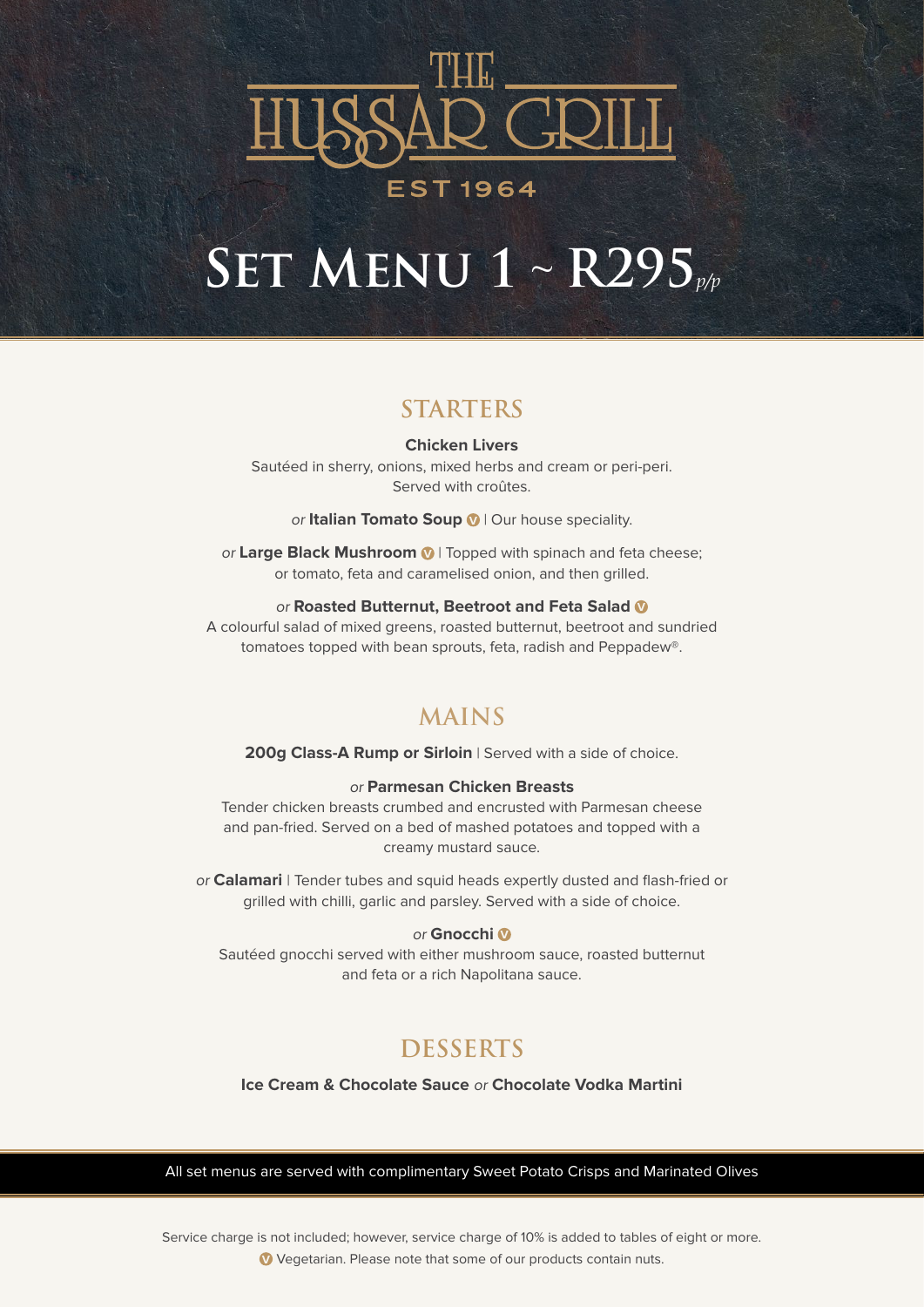

## **Set Menu 2** ~ **R330***p/p*

## **STARTERS**

**Italian Tomato Soup <sup>1</sup>** Our house speciality.

#### or **Greek Salad <sup>V</sup>**

Greens topped with Calamata olives, feta, cucumber and tomatoes.

or **Large Black Mushroom <sup>V</sup>** | Topped with spinach and feta cheese; or tomato, feta and caramelised onion, and then grilled.

#### or **Garlic Snails**

Pan-sauteéd in either garlic butter or a creamy white wine and garlic sauce.

#### or **Roasted Butternut, Beetroot and Feta Salad <sup>V</sup>**

A colourful salad of mixed greens, roasted butternut, beetroot and sundried tomatoes topped with bean sprouts, feta, radish and Peppadew®.

### **MAINS**

200g Class-A Rump or Sirloin | Served with a side of choice.

or **300g Pork Belly** | Served with a side of choice.

or **Chicken Stack** | Oven-roasted seasonal vegetables stacked with grilled chicken breasts and topped with a tomato confit.

or **Calamari** | Tender tubes and squid heads expertly dusted and flash-fried or grilled with chilli, garlic and parsley. Served with a side of choice.

or **Gnocchi <sup>V</sup>** | Sautéed gnocchi served with either mushroom sauce, roasted butternut and feta or a rich Napolitana sauce.

### **DESSERTS**

**Baked Cheesecake** or **Crème Brûlée** or **Traditional Malva Pudding**

All set menus are served with complimentary Sweet Potato Crisps and Marinated Olives

Service charge is not included; however, service charge of 10% is added to tables of eight or more. **V** Vegetarian. Please note that some of our products contain nuts.